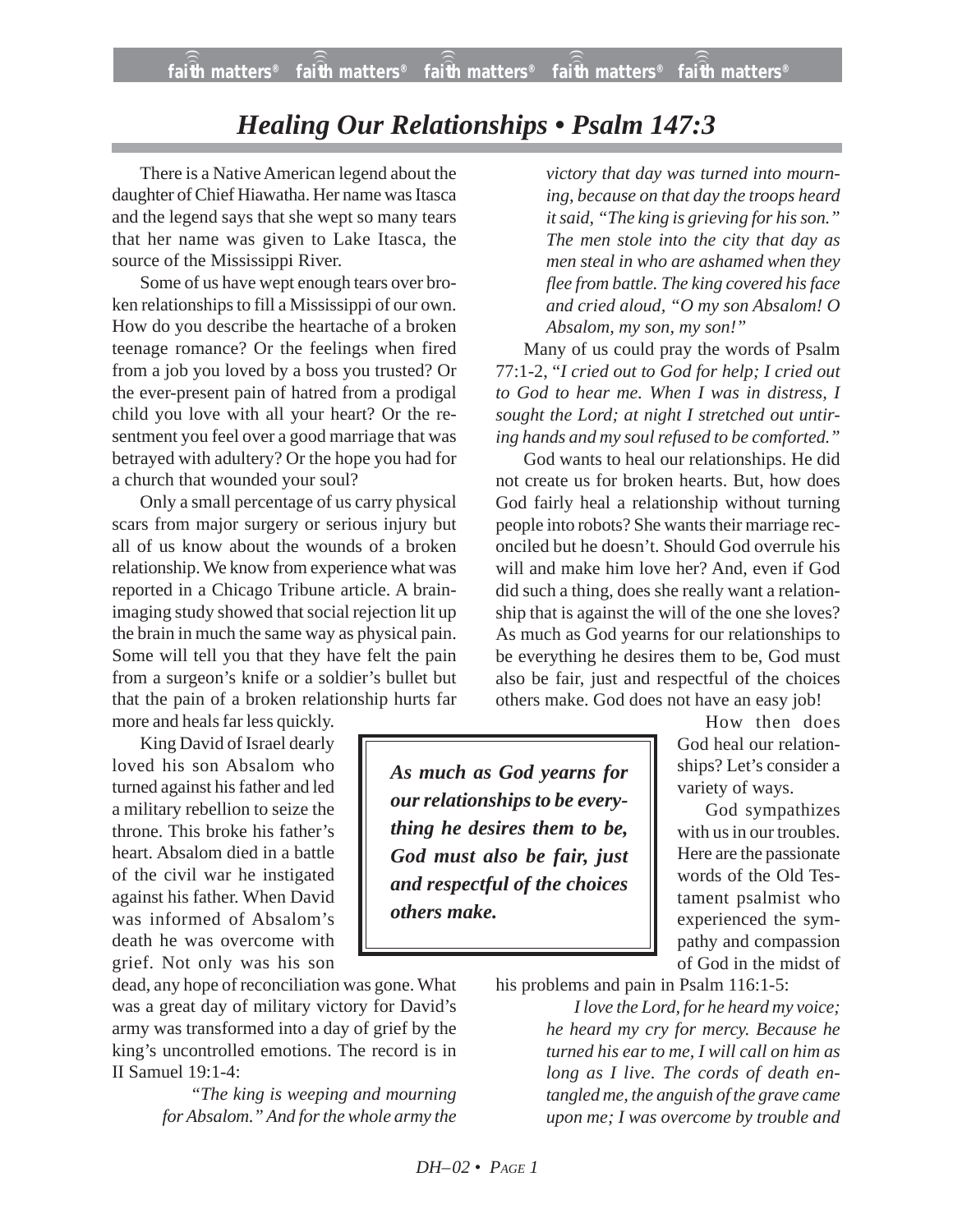*sorrow. Then I called on the name of the Lord: "O Lord, save me!" The Lord is gracious and righteous; our God is full of compassion.*

Sometimes we need sympathy more than a solution. Our hearts are broken and our problems are overwhelming. We just need someone who will listen with unconditional love.

I remember times when individuals have come to me and poured out their stories for an hour straight. My heart was heavy with their burdens. I just listened, barely speaking a word. At the end of our time together they have said, "Thank you. You have enormously helped me more than you could ever know." I have thought, "Help them? I didn't say a word!" But it was the help of caring; the help of compassion; the help of sympathy. Sometimes what we need most to heal is someone who will listen.

God heals our wounds with who he is. God transforms our lives by his presence, his love and his listening. Don't ever say that is not good enough. Love and compassion are among God's most powerful prescriptions. Even if everyone else abandons us, God is there for us. If no one else understands our pain—God understands. If everyone else turns against us—God is on our side. That is why Paul wrote in II Corinthians 1:3-4:

> Praise be to the God and Father of our Lord Jesus Christ, the Father of compassion and the God of all comfort, who comforts us in all our troubles, so that we can comfort those in any trouble with the comfort we ourselves have received from God.

Sympathy is very good but God heals with more than compassion. God forgives.

When we are honest about our broken relationships we admit that we carry guilt for our misbehavior. Even though the majority of the blame may rest with someone else, we bear our own guilt in what has gone wrong. Maybe we never should have gotten into this relationship in the first place. We should not have responded the way we did. We made a bad situation worse. We need forgiveness.

Many of us can honestly say that most of the blame is ours. Our marriage went wrong because of our lust and misbehavior. Our actions alienated family and friends. What we did resulted in the loss of our job or caused our children to hate us.

Guilt is a heavy burden to carry. The only hope for healing begins with forgiveness and God promises to forgive every mistake and sin on our list. Not that it is always easy. We must confess our guilt to God. We must repent in genuine sorrow. God promises that he will suffer with us and graciously forgive us.

Even if the other person refuses to forgive, God mercifully forgives us and blesses us. Forgiveness is the primary prescription for wounded relationships. God forgives us and grants us the power to forgive others. That is why we pray, "*Our Father in heaven, forgive us our sins as we forgive those who have sinned against us."*

We cannot control the behavior of others but we can forgive them. The beginning of our forgiveness of others is in God's forgiveness of us. Even if they will not admit to their wrong, even if they refuse our forgiveness, even if it is painfully difficult to forgive we can forgive them because God has forgiven us.

Forgiveness is a powerful medicine. It relinquishes the right to get even. It reduces the other person's power in our lives. It follows the example of Jesus. It heals our own hearts and souls. It paves the way to reconciliation. God forgives us and gives us the power to forgive others. Forgiveness is the divine medicine to heal the hurt of painful relationships.

But the truth is that most wounded relationships do not heal instantly. It can take time and teaching. Often our relationships were bad because we did not know how to relate. We need to be taught what to say, how to think and what to do. When the wounds are severe it may take us a very long time to learn all over again how to connect to other people.

If you suffer a serious accident or are recovering from an illness or surgery you will prob-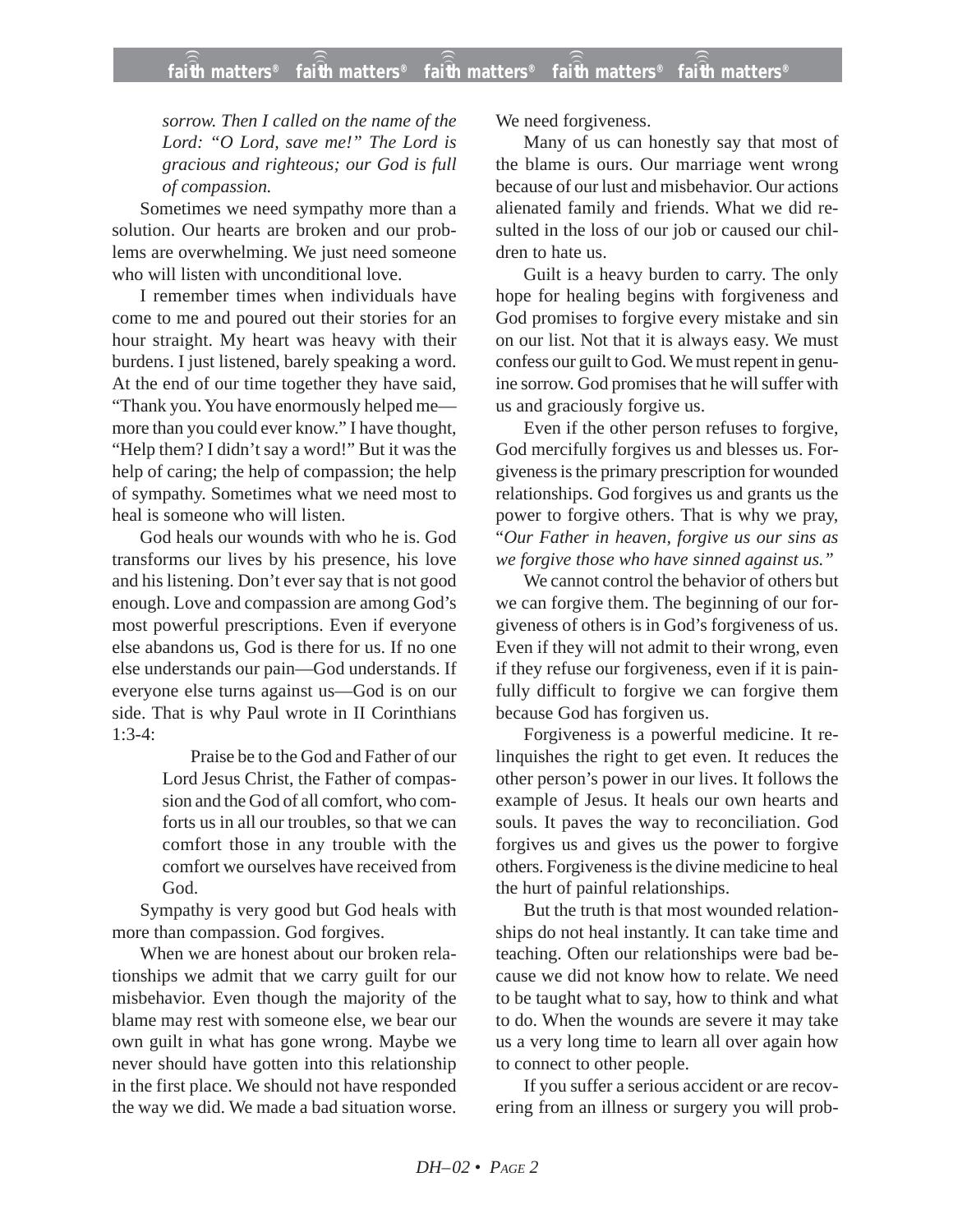## **faith matters® faith matters® faith matters® faith matters® faith matters®** ))) ))) ))) ))) )))

ably be sent to a physical therapist or an occupational therapist. The PT or OT is really a teacher who will instruct you in exercises and behavior. You will be taught how to talk, walk, sit, stand, cook, go upstairs and downstairs, get in and out of a car and otherwise behave in ways to make you healthy and strong. There will be weekly appointments with your therapist/teacher and assignments to do every day until it becomes part of the way you think and behave. Such therapy

can be life transforming.

It is like that with the teaching of God. We come to him with our relational wounds and he heals through teaching showing us how to repent, forgive, understand

and relate. He gives us assignments to practice week-after-week until we become strong and healthy.

King David suffered a whole catalog of relational wounds. Listen to his prayer in Psalm 25:4-5: "*Show me your ways, O Lord, teach me your paths; guide me in your truth and teach me, for you are God my Savior, and my hope is in you all day long."*

In answer to the prayer for healing through teaching Jesus promised the spiritual therapist called the Holy Spirit in John 14:26: "*The Counselor, the Holy Spirit, whom the Father will send in my name, will teach you all things and will remind you of everything I have said to you."*

So God heals through sympathy and forgiveness and teaching. But that still does not address what I think is the stickiest problem of relational healing. What if we want a relationship fixed but the other person doesn't? It may be conflict between teachers and students, parents and children, brothers and sisters, labor and management, plaintiffs and defendants, creditors and debtors, church members and neighbors. Will God force someone into a right relationship?

Maybe you remember when you were seven years old and your mom made you apologize to your neighbor for trampling her azaleas. You said the words but you didn't mean anything you said. Hardly the basis for healing a broken relationship!

Let me tell you what God does. He uses circumstances. He influences. He persuades. He puts on pressure. Sometimes he directly intervenes. But he does not force people into a relationship they do not choose. So when we pray for God to make a difference we trust him to use his powers to influence for good but also to re-

*God transforms our lives by his presence, his love and his listening.*

spect the integrity and will of the other person. She or he must make the choice about reconciliation. The apostle Paul wrote in I Timothy 2:1-2:

*I urge, then, first of all, that requests, prayers, in-*

*tercession and thanksgiving be made to everyone—for kings and all those in authority, that we may live peaceful and quiet lives in all godliness and holiness.*

St. Paul urges us to pray for God's influence on our relationships so that we can live *"peaceful and quiet lives in all godliness and holiness."* At a time when the emperor was an absolute dictator Paul uses him as an extreme example. We should pray for God to influence the President of the United Sates and our neighbor next door. Trust God to encourage those for whom we pray to make relationships good, peaceful, quiet, godly and holy.

The ultimate goal of divine healing of relationships is reconciliation. Reconciliation is bringing people back together. It is restoration of friendship and harmony. It is bringing us back together again. It is God's dream come true. And we have a part in that. Paul writes in II Corinthians 5:17-19:

> *Therefore, if anyone is in Christ, he is a new creation; the old has gone, the new has come! All this is from God, who reconciled us to himself through Christ and gave us the ministry of reconciliation: that God was reconciling the world to himself in Christ, not counting men's*